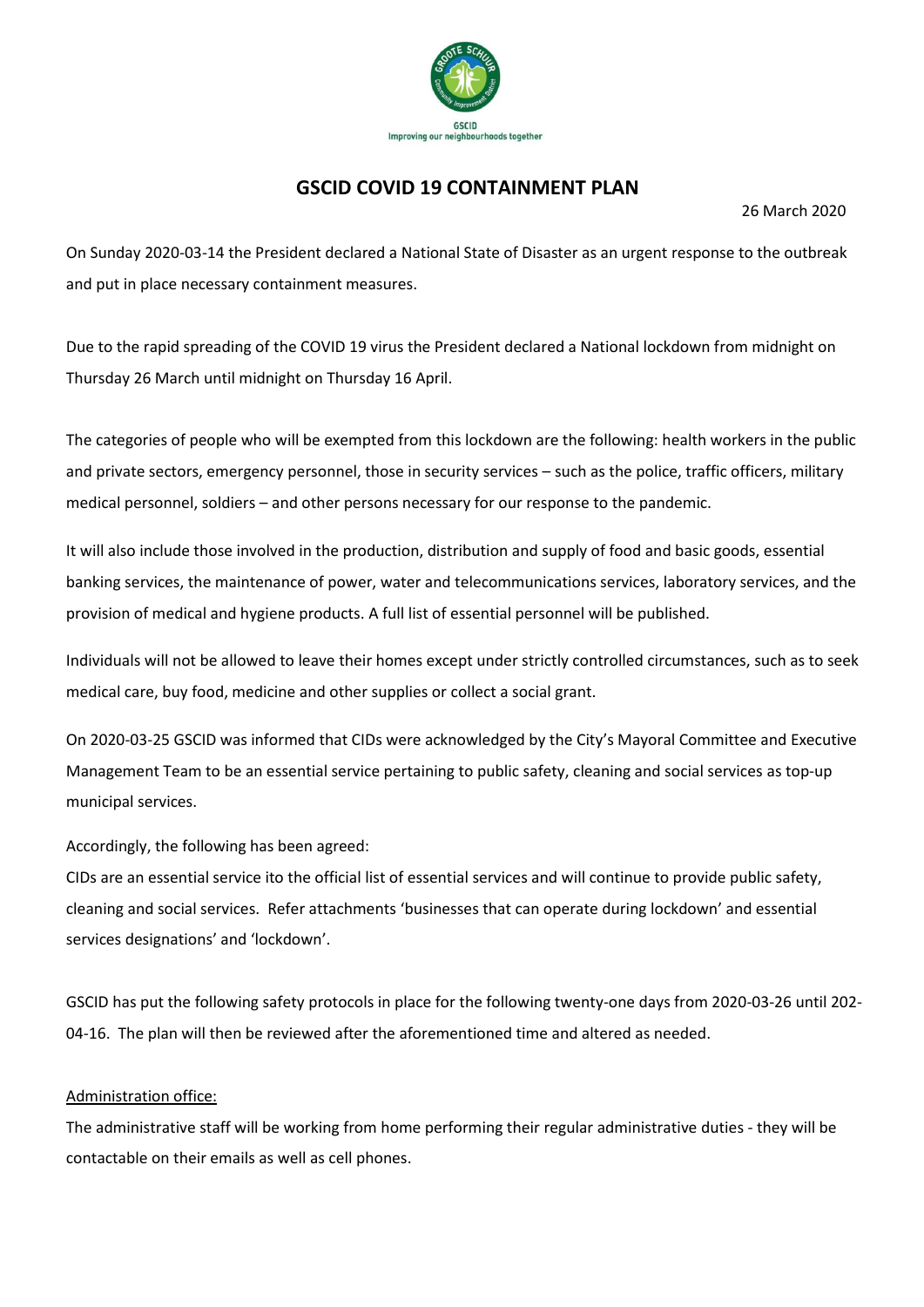### Security:

As per Securitas the GSCID security service provider, their security officers are expected to work their regular hours as they are categorised as essential staff.

Securitas has put the following measures in place

Education of Staff:

- Our staff are receiving SMS nuggets which updates them on the COVID 19 concern, informs them on how the virus spreads, how to prevent the spread, what the symptoms of infection are and the protocol to follow should they be concerned of possible infection.
- We have distributed laminated pamphlets to all sites as well as booklets to certain key sites which reiterates the points as mentioned in the above point.
- We have received and are in the process of distributing hand sanitiser to sites with instructions to staff on how this should be used particular on sites where access control requires our staff to be in direct contact with members of the public. We have placed an additional order for hand sanitiser as well as sanitiser wipes in order to continue distributing to our sites where required.
- Our Operational Management team are actively involved in engaging with staff and discussing the above aspects by meeting with our Officers on site during quite times after hours.
- We have secured a cooperative agreement with the Labour Organisations active in our organisation.

## Client Engagement/Service Delivery

- Each Branch Manager is currently in the process of engaging with clients and discussing preferred meeting protocols for now and as the situation changes in future.
- Each Branch Manager has been tasked to engage with clients in order to align our Company protocols with Client Company protocols to ensure synergy in managing the security of our client environments.
- Each Branch Manager has been tasked to engage with clients in order to agree to skeleton rosters which would cover key posts only should the infection rate spread amongst the general population where this would be necessary.

## Logistics and Support

- We have already conducted a dry run for Admin staff working from home in order to see how to continue offering the support to our clients and our Operational Teams should we need to shut our offices down. An assessment was done on this exercise and further exercises have been planned.
- We are engaging with our suppliers of operational equipment as well as other services in order to ensure that we are able to supply the necessary logistics to our teams and sites which are unique to our business.